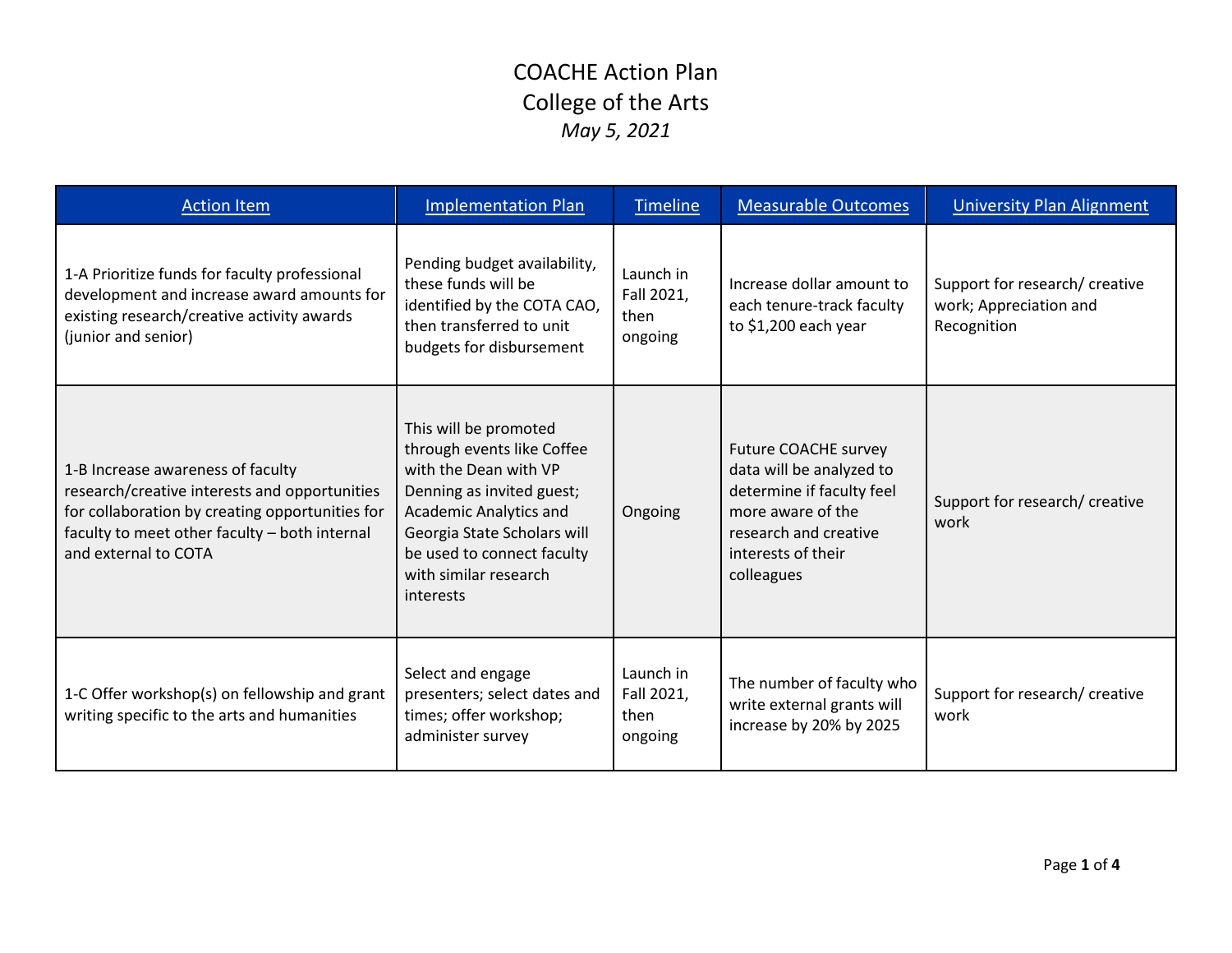| <b>Action Item</b>                                                                                                     | <b>Implementation Plan</b>                                                                                                                                                   | <b>Timeline</b>                                                                                                    | <b>Measurable Outcomes</b>                                                                                                                                                      | <b>University Plan Alignment</b>                                                                                             |
|------------------------------------------------------------------------------------------------------------------------|------------------------------------------------------------------------------------------------------------------------------------------------------------------------------|--------------------------------------------------------------------------------------------------------------------|---------------------------------------------------------------------------------------------------------------------------------------------------------------------------------|------------------------------------------------------------------------------------------------------------------------------|
| 2-A Develop and implement COTA team<br>teaching award                                                                  | A call for proposals is being<br>finalized and will be<br>announced at the August<br>2021 COTA faculty meeting;<br>applications for AY 2022-23<br>will be due 1 October 2021 | First round<br>of<br>applications<br>in Fall 2021,<br>first courses<br>taught in AY<br>2022-23,<br>then<br>ongoing | Successful team-taught<br>courses in AY 2022-23 and<br>sustained interest in this<br>initiative                                                                                 | Support for research/ creative<br>work; Faculty Recruitment,<br>Retention, and Belongingness                                 |
| 2-B Improve mentoring process in tandem<br>with ongoing university efforts                                             | Develop and implement a<br>formal mentoring program<br>for junior tenure-track<br>faculty                                                                                    | Launch in<br>Spring 2022,<br>then<br>ongoing                                                                       | Every junior tenure-track<br>faculty member is<br>assigned at least one<br>mentor with whom they<br>discuss strategies for<br>successfully applying for<br>promotion and tenure | Mentoring                                                                                                                    |
| 3-A Complete ongoing projects: Courtland<br>Building Project to provide studio space for<br><b>WSAD studio faculty</b> | The WSAD Director in<br>collaboration with the<br>Dean's Office will complete<br>an FMR for renovation                                                                       | Ongoing,<br>completed<br>by Fall 2021                                                                              | Studio space for faculty<br>will be made available                                                                                                                              | Support for research/creative<br>work; Faculty Recruitment,<br>Retention, and Belongingness;<br>Appreciation and Recognition |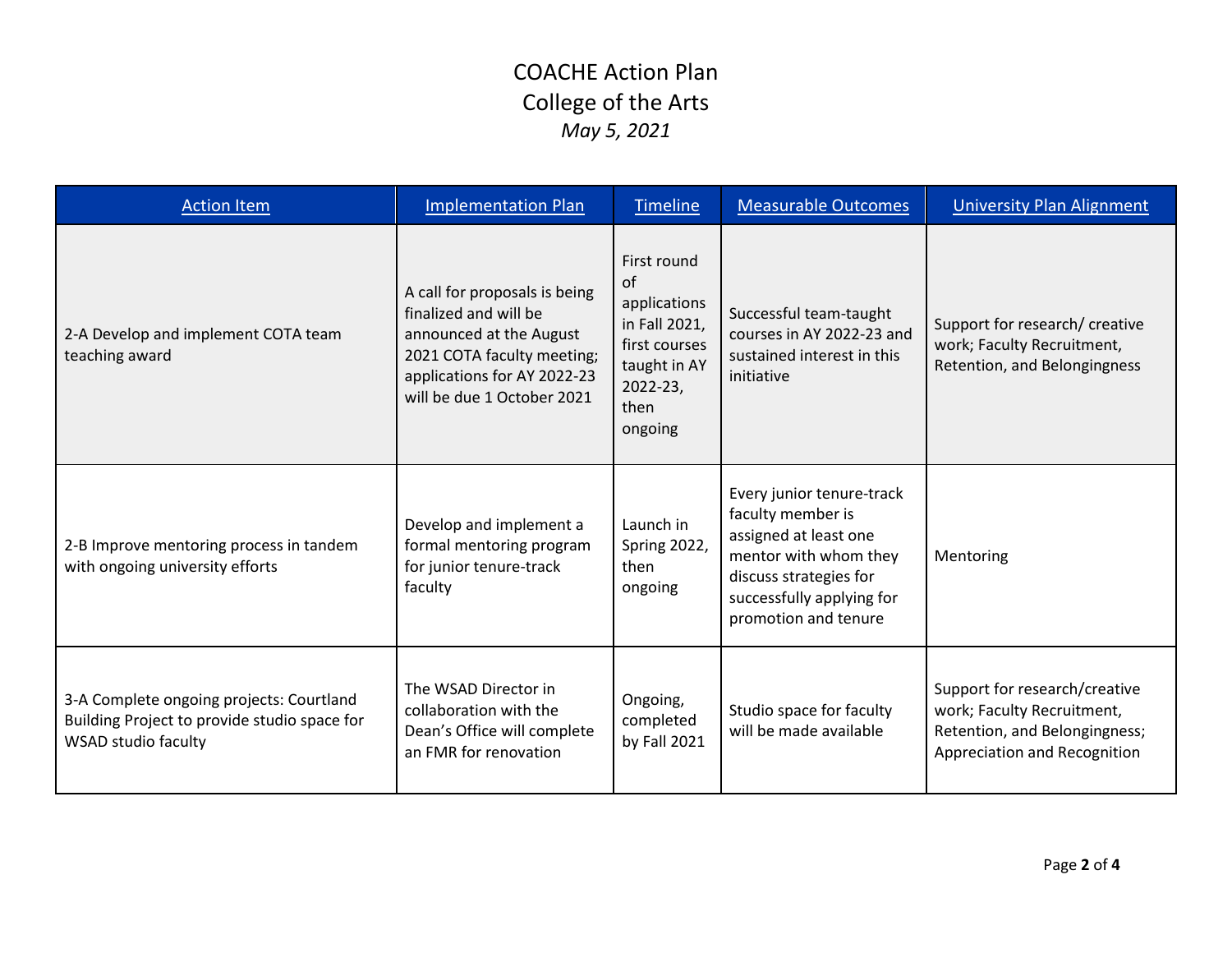| <b>Action Item</b>                                                                                                                          | <b>Implementation Plan</b>                                                                                                                                                                                                                      | <b>Timeline</b>                                                                                            | <b>Measurable Outcomes</b>                                                                      | <b>University Plan Alignment</b>                                                                                                |
|---------------------------------------------------------------------------------------------------------------------------------------------|-------------------------------------------------------------------------------------------------------------------------------------------------------------------------------------------------------------------------------------------------|------------------------------------------------------------------------------------------------------------|-------------------------------------------------------------------------------------------------|---------------------------------------------------------------------------------------------------------------------------------|
| 3-B Form Facilities Committee at the college<br>level to help Dean's Office identify solutions<br>for space- and equipment-related problems | Initially, we will form an ad<br>hoc Facilities Committee<br>with membership appointed<br>by the Dean and Directors;<br>then there will be an<br>amendment to the COTA<br>Bylaws for this to be a<br>standing committee with<br>elected members | Ad hoc<br>committee<br>formed in<br>Fall 2021;<br>standing<br>committee<br>in place by<br><b>Fall 2022</b> | Facilities committee<br>becomes a standing<br>committee within COTA as<br>defined by the bylaws | Support for research/creative<br>work                                                                                           |
| 3-C Continued advocacy for signature space<br>for the arts in campus master plan                                                            | The Dean's Office will<br>continue to lobby for space<br>that is appropriately<br>configured for the<br>specialized needs of the<br>college faculty and students                                                                                | Ongoing                                                                                                    | A master plan that<br>acknowledges the<br>specialized needs of COTA                             | Support for research/creative<br>work; Appreciation and<br>Recognition; Faculty<br>Recruitment, Retention, and<br>Belongingness |